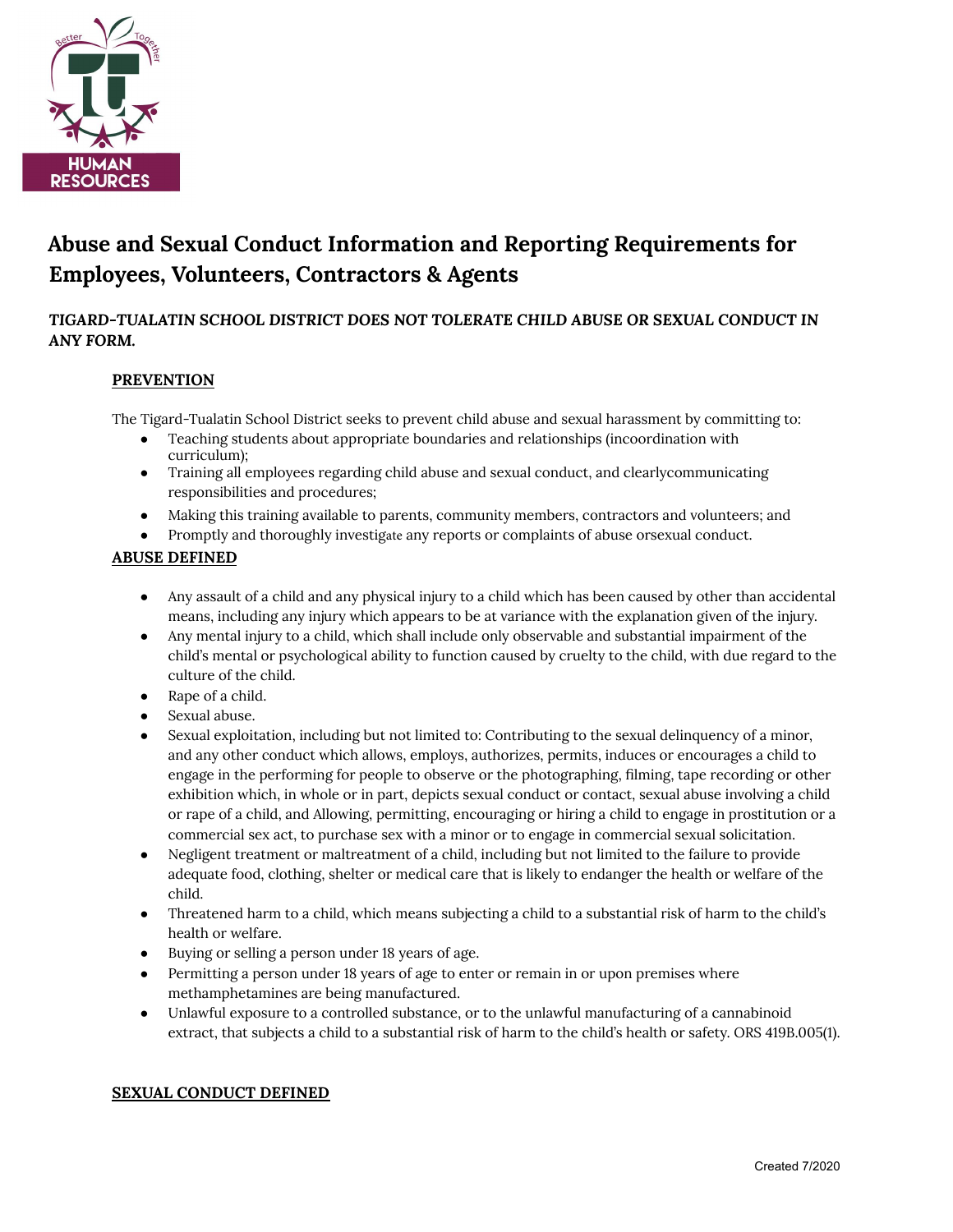Verbal or physical conduct or verbal, written or electronic communications by a school employee, a contractor, an agent or volunteer that involve a student and that are: sexual advances or requests for sexual favors directed toward the student or of a sexual nature that are directed toward the student or that have the effect of unreasonably interfering with the student's educational performance or of creating an intimidating, hostile or offensive educational environment. Sexual conduct does not include touching that is necessitated by the nature of the school employee's job duties or by the services required to be provided by the contractor, agent or volunteer and for which there is no sexual intent. ORS 339.370(11)(a).

STUDENT DEFINED: Any person who is in any grade from prekindergarten through grade 12 or twenty-one years of age or younger and receiving educational or related services from an education provider that is not a post-secondary institution or education or who was previously known as a student by the person engaging in sexual conduct and who left school or graduated from high school within 90 days prior to the sexual conduct. ORS 339.370(12).

## **GROOMING AND EXAMPLES OF SEXUAL CONDUCT**

Sexual Conduct may include grooming behavior. This is behavior in which adults develop trust to break down a child's defenses so that the adult may engage the child in sexual conduct or sexual abuse.

Sexual Conduct includes but is not limited to the following examples:

|--|

## **OBLIGATIONS OF SCHOOL EMPLOYEES TO REPORT ABUSE AND SEXUAL CONDUCT**

ALL EMPLOYEES are required to follow Policy JHFE "Reporting of Suspected Abuse of a Child" and policy JHFF/GBNAA "Reporting Requirements for Suspected Sexual Conduct with Students." These policies help ensure employees are properly reporting incidents of abuse and sexual conduct.

Policy JHFE requires employees who have a reasonable cause to believe any child with whom the employee has come into contact has suffered abuse, to report this to DHS or the law enforcement agency within the county where the person making the report is located at the time of the contact. It also requires employees who have a reasonable cause to believe that any adult or student with whom the employee is in contact has abused a child to report this to DHS or to the law enforcement agency within the county where the person making the report is located at the time of the contact. See attached district policy JHFE "Reporting Requirements for Suspected Abuse of a Child" for more detail regarding these reporting obligations.